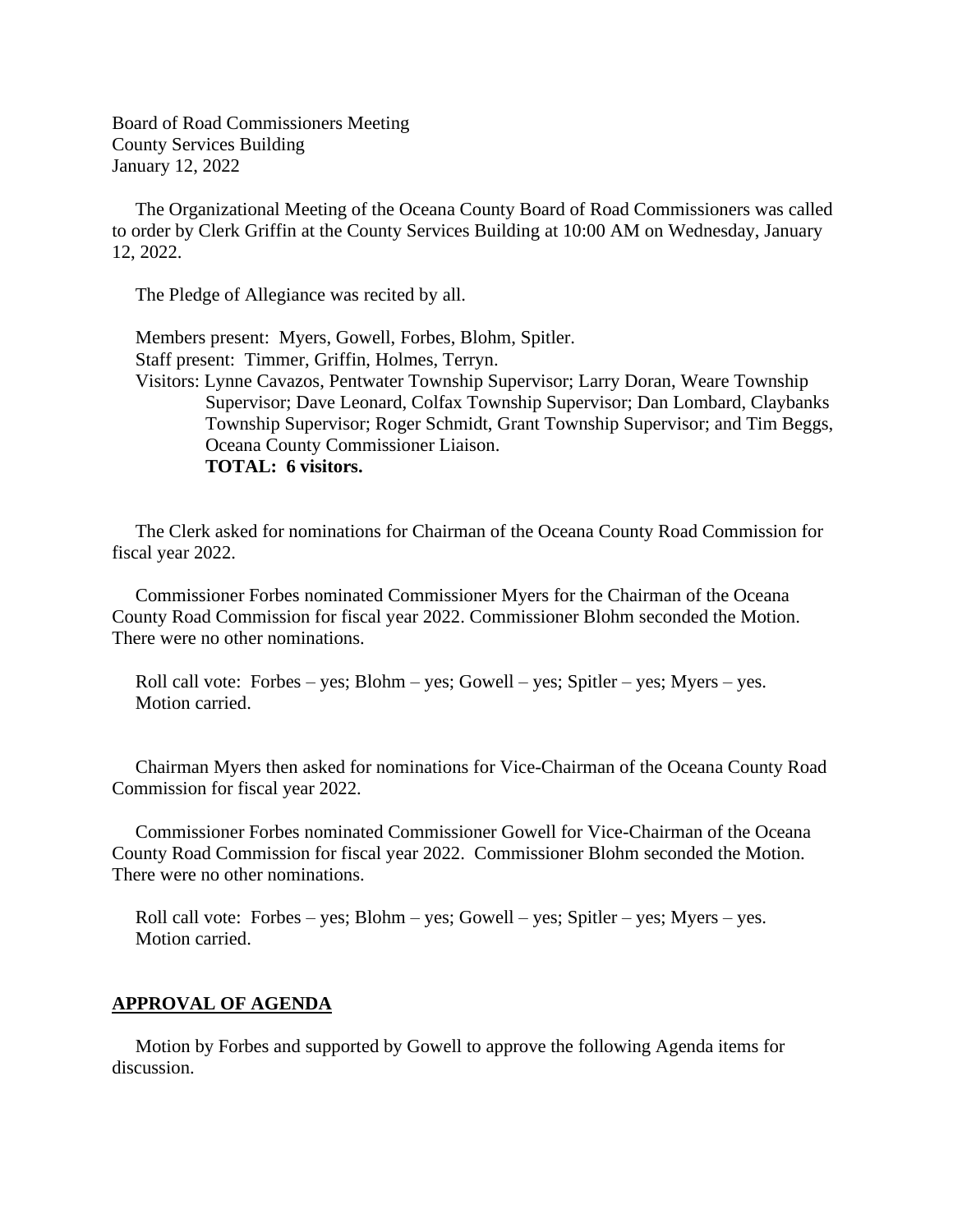- 1. Mark Timmer's Base Salary (Unfinished Business)
- 2. Committee Appointments (New Business)
- 3. Crew Pickups Deur Speet (New Business)
- 4. Extra Ford F-150 Fox Ford (New Business)

 Roll call vote: Forbes – yes; Gowell – yes; Blohm – yes; Spitler – yes; Myers – yes. Motion carried.

## **CITIZEN'S PARTICIPATION**

 Larry Doran, Weare Township Supervisor encouraged the Road Commission to take a look at the road condition of Washington Road (between  $80<sup>th</sup>$  Avenue and  $88<sup>th</sup>$  Avenue). Mark Timmer commented this is already on the Road Commission's "radar". Larry also commented he appreciates all the Road Commission does.

## **APPROVAL OF MINUTES**

 Motion by Forbes and supported by Gowell to approve the Minutes of the December 29, 2021 Regular Board Meeting.

 Roll call vote: Forbes – yes; Gowell – yes; Blohm – yes; Spitler – yes; Myers – yes. Motion carried.

### **APPROVAL OF VOUCHERS**

 The Revenues & Expenditures Report and Cash Flow Statement were given to the Board members to review.

Motion by Gowell and supported by Spitler to approve the following Vouchers as presented.

 Voucher No. 72226 (Accounts Payable) \$116,092.44 Voucher No. 72227 (Payroll) \$ 78,359.32 Voucher No. 72228 (Accounts Payable) \$ 96,217.00 Total \$290,668.76

Roll call vote: Gowell – yes; Spitler – yes; Forbes – yes; Blohm – yes; Myers – yes. Motion carried.

# **RESOLUTION NO. 1 – MARK TIMMER'S BASE SALARY**

 Motion by Forbes and supported by Gowell to make an "addition" to the December 8, 2021 Resolution for Mark Timmer's base salary to increase by \$2,500.00 effective on January 1, 2022.

 Roll call vote: Forbes – yes; Gowell – yes; Blohm – yes; Spitler – yes; Myers – yes. Motion carried.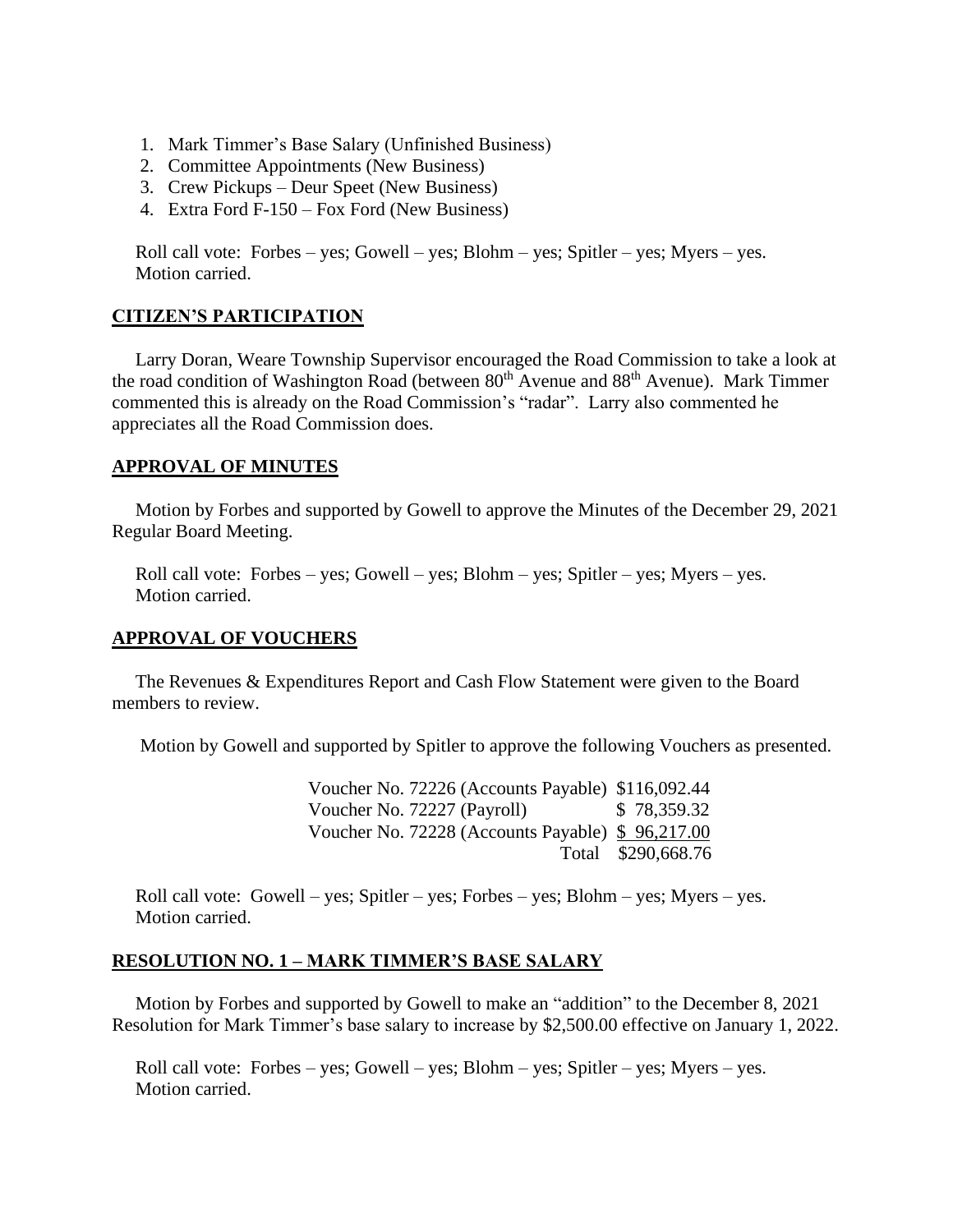Managing Director, Mark Timmer recommends selling the following three (3) Chevy pickups A16, A17, and A18 and purchasing two (2) Ram pickups for government pricing / fleet order from Deur Speet for \$32,923.00 each. The Road Commission plans to double our summer help this year to durapatch, chip seal, and perform traffic control including flagging and maintaining closures and work zones for chip sealing and have a real need for the extra trucks.

# **RESOLUTION NO. 2 – CREW PICKUPS**

 Motion by Gowell and supported by Forbes to authorize Managing Director, Mark Timmer and Shop Foreman, Dan Terryn to sell three (3) Chevy pickups and purchase two (2) Ram pickups.

 Roll call vote: Gowell – yes; Forbes – yes; Blohm – yes; Spitler – yes; Myers – yes. Motion carried.

 Managing Director, Mark Timmer confirmed to the Board Members this is the additional truck (extra Ford F-150) he already spoke to Board Members about in a prior conversation, this vehicle has already been purchased.

### **RESOLUTION NO. 3 – EXTRA FORD F-150**

 Motion by Forbes and supported by Blohm to confirm the purchase of a 2021 Ford F-150 from Fox Ford for \$29,709.00

 Roll call vote: Forbes – yes; Blohm – yes; Gowell – yes; Spitler – yes; Myers – yes. Motion carried.

 Managing Director, Mark Timmer would like to commend Shop Foreman, Dan Terryn for all the hard work he has put into finding these trucks and always being pro-active. Mark also thanked Tim Beggs and the Township Supervisors in attendance for being faithful attending meetings and showing support to the Road Commission.

#### **STAFF REPORTS**

The State crew have been doing night patrol, snow and ice removal, and patching.

 The M-20 and Hart crews have patched various roads with the hot box, and snow and ice removal (including using "Ice Blades" to groove gravel roads).

 Traffic Services has worked on asset management, Miss Digs, permits, Road Soft, installed street name signs, supervised the sign crew with State and County work, and installed crosswalk signs at Silver Lake (project we are working on with the DNR to protect pedestrians and motorists).

 Mark Timmer has also reviewed bills and finances with the Finance/HR Director and Clerk, completed detailed "ball park" estimates for Hart Township list of roads for bonding, worked on township road estimates, and attended CRA-PR Committee zoom meeting.